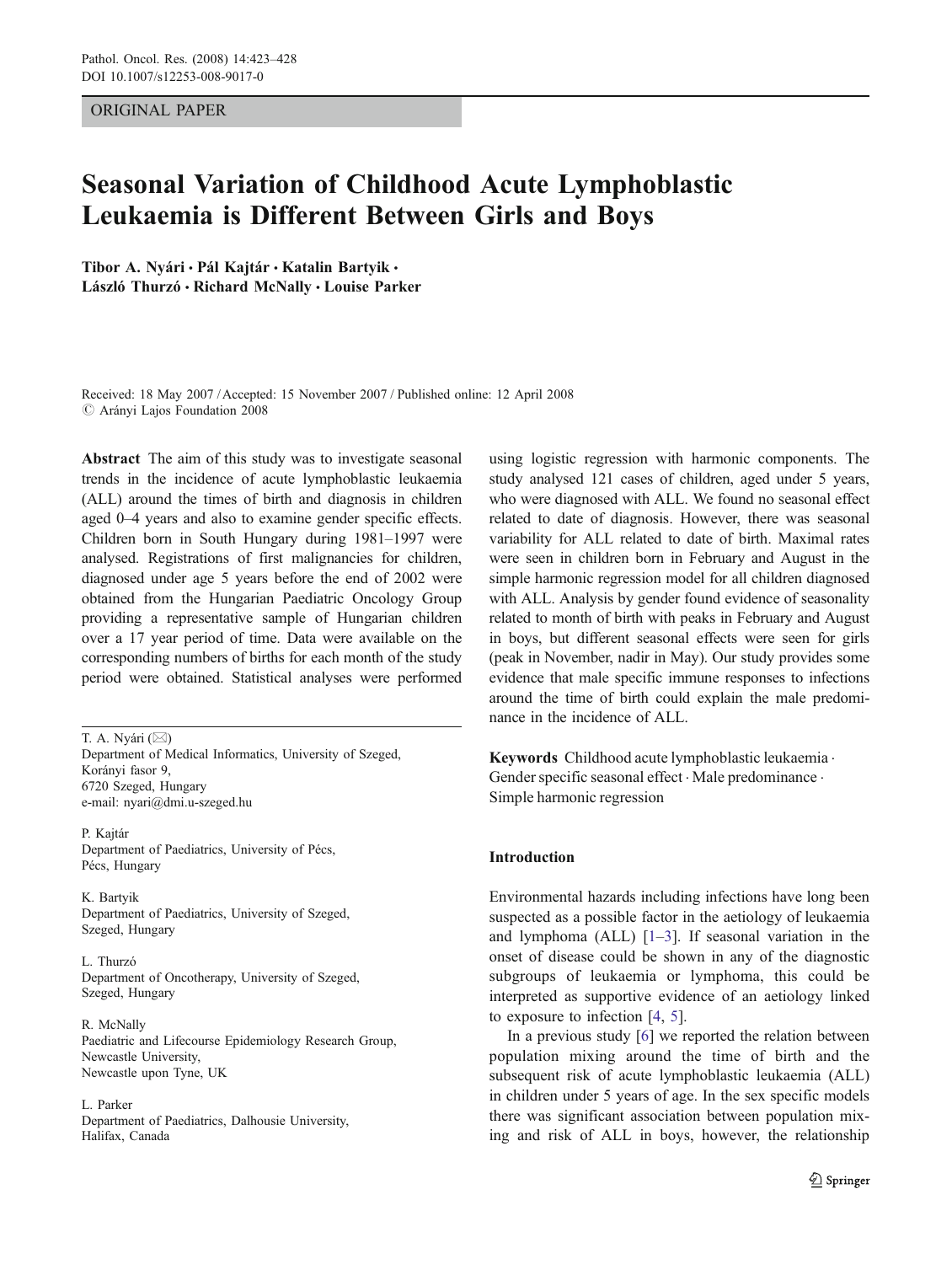between population mixing and risk of ALL for girls was less marked and not significant.

The aim of this study was to investigate, in a different geographical area from previous studies, seasonal trends of ALL around the time of birth and date of diagnosis in all children aged 0–4 years and also for boys and girls separately.

# Methods

# Study Population

The study area was South Hungary which includes two regions—South Transdanubia and South Great Plain. Children born during 1981–1997 were analysed. Registrations of first malignancies for children, born and diagnosed under age 5 years in Hungary before the end of 2002 were obtained from the Hungarian Paediatric Oncology Group [[7\]](#page-4-0).

The Central Demographic Agency [[8\]](#page-4-0) provided data on the number of births for each month over the study period but by gender only for each year. The number of births in each month for each gender was estimated assuming no monthly variation in the gender ratio within any year.

#### Statistical Methods

The logistic regression model including periodic functions (a sine and a cosine function, simultaneously) was applied for the detection of seasonal variations. This method was described by Stolwijk et al. [\[9](#page-4-0)] in detail previously. Monthly, two monthly and two weekly time units were used to analyse the data. The pattern of annual cyclical variation was studied using dates of both birth and first diagnosis with ALL. The magnitude of the seasonal variation, as expressed by the amplitude of a simple harmonic oscillation, was also calculated. The time at which the maximum and minimum incidences occurred was estimated using single and double peaks within the period of year. The  $\chi^2$  goodness-of-fit test was used to examine the adequacy of the description of the data by a harmonic curve. Analyses were conducted for all cases and for boys and girls separately. All analyses were performed using STATA Software (version 8.0).

## **Results**

The total number of childhood ALL cases in South Hungary identified for the study was 121 (63 (52%) boys and 58 (48%) girls) diagnosed under age 5 years. There were 481,984 live births in the study area, during the 17 year-interval of 1981–1997. The distribution of the cases in different age groups is shown in Table 1.

Table 1 Age and gender distribution of all cases between 1981–1997 in South Hungary

| Age (year)     | Girls | <b>Boys</b> | All Children |  |
|----------------|-------|-------------|--------------|--|
| <1             | 3     | 3           | 6            |  |
|                | 9     | 12          | 21           |  |
| 2              | 18    | 15          | 33           |  |
| 3              | 14    | 17          | 31           |  |
| $\overline{4}$ | 14    | 16          | 30           |  |
| Total          | 58    | 63          | 121          |  |

The monthly number of cases and births in the period 1981– 1997 are displayed in Table [2](#page-2-0). Firstly, we tested whether there is a seasonal pattern with one maximum level and one minimum level per year. There was no evidence of seasonality of birth for ALL in all children  $(p=0.37)$ . However, in the gender specific analyses, a cyclical pattern of a simple harmonic curve was found for girls  $(p=0.023)$  with a maximum incidence rate in November and a minimum incidence rate in May (Fig. [1](#page-2-0)). The amplitude  $\alpha$  was 0.57, implying a 57% difference in rates from the mean to the maximum.

The use of different time sectors: 2 months and 2 weeks, had no influence of the seasonal pattern observed.

The logistic regression model was used to test further for seasonality using sine and cosine functions with 6 month period. There was a cyclic pattern for ALL in all children diagnosed under age 5 years (Fig. [2](#page-3-0)). There were two peaks in early February and early August, and two troughs in May and November with an amplitude of 0.32 ( $p=0.034$ ).

In the gender specific analyses, a similar cyclic pattern  $(P=$ 0.09) was found for boys (two peaks in early February and early August, and two troughs in May and November), but no cyclic pattern was for girls (Fig. [3](#page-3-0).). All models had a good fit.

No evidence was found for seasonality of the date of diagnosis.

#### Discussion

#### Main Findings

The pattern of annual cyclical variation in incidence of childhood ALL was studied both in birth month and month of first diagnosis during the period 1981–1997. We found no seasonal effect related to date of diagnosis. However, there was seasonal variability for ALL related to date of birth of all children diagnosed under age 5 years. Maximal rates were in children born in February and August in the simple harmonic regression model for all cases. A similar seasonality pattern of a borderline significance was found for boys in a gender specific analysis. However, for girls a different seasonality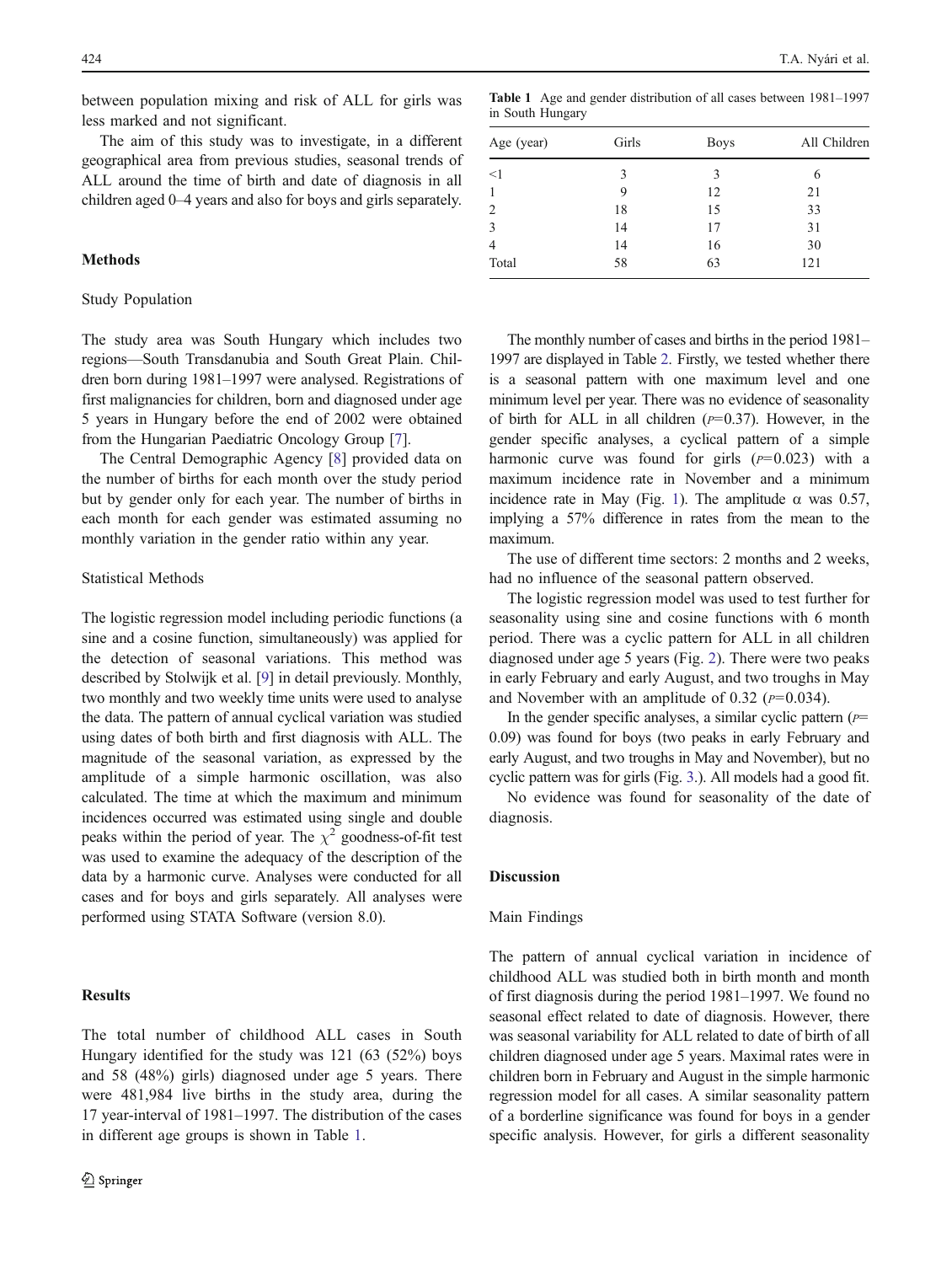<span id="page-2-0"></span>

|  |  |  |  | Table 2 Number of births and cases of all, among boys and girls born between 1981–1997 and diagnosed before the end of 2002 |
|--|--|--|--|-----------------------------------------------------------------------------------------------------------------------------|
|--|--|--|--|-----------------------------------------------------------------------------------------------------------------------------|

| Month | No. of all cases |       |             | No. of births |         |              |
|-------|------------------|-------|-------------|---------------|---------|--------------|
|       | <b>Boys</b>      | Girls | Total cases | <b>Boys</b>   | Girls   | All children |
|       | 6                | 8     | 14          | 21,093        | 20,027  | 41,120       |
| 2     | 8                | 6     | 14          | 19,489        | 18,490  | 37,979       |
| 3     | 6                |       | 11          | 21,211        | 20,134  | 41,345       |
| 4     |                  |       |             | 19,637        | 18,635  | 38,272       |
| 5     | $\mathcal{L}$    |       | 3           | 20,486        | 19,428  | 39,914       |
| 6     |                  |       | 8           | 20,488        | 19,435  | 39,923       |
| 7     | 8                | 6     | 14          | 22,376        | 21,243  | 43,619       |
| 8     |                  |       | 12          | 21,580        | 20,481  | 42,061       |
| 9     |                  |       | 10          | 21,256        | 20,177  | 41,433       |
| 10    |                  | 8     | 11          | 20,214        | 19,180  | 39,394       |
| 11    |                  | 6     | 11          | 19,429        | 18,434  | 37,863       |
| 12    | 3                |       | 6           | 20,039        | 19,022  | 39,061       |
| Total | 63               | 58    | 121         | 247,298       | 234,686 | 481,984      |

pattern was found with a maximum level in November and a minimum level in May. These findings were consistent when different temporal units were used.

## Strengths and Weaknesses

The establishment of the national oncologic care system in the early 1970s, regional registration and regular updating of patients' files provides a high level of completeness of ascertainment of leukaemia cases over a long time period in Hungary [[7\]](#page-4-0). This regional registration covers nearly a quarter of the childhood population of the country providing a representative sample of Hungarian children. Thus, our study included a large sample of the childhood population over a 17 year period of time.

In our study the population denominator was accurately known but in the gender specific analyses we used the exact annual male: female ratio to estimate the number of births for each subgroup.

Using a 6 month period described by sine and cosine functions statistically significant monthly variation in the date of birth of children aged under 5 years diagnosed with ALL was seen. Our study was the first to investigate gender specific cyclical patterns.

Fig. 1 Seasonal variation in month of birth in girls aged under 5 years diagnosed with ALL

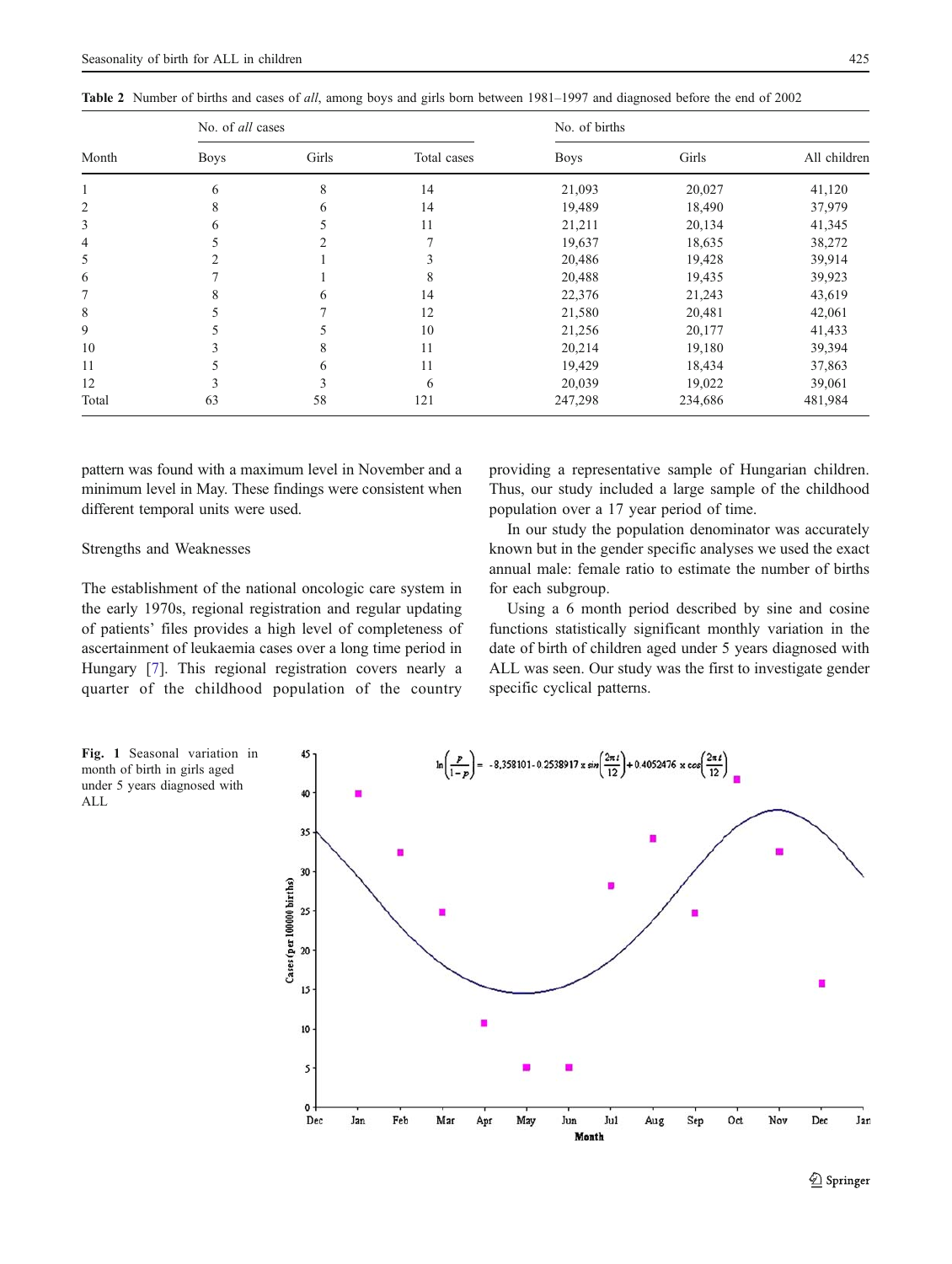<span id="page-3-0"></span>



# Comparison with Other Studies

An investigation of seasonality stands as an important component in the understanding of the aetiology description of certain childhood cancers. If early exposure to infections is involved in the aetiology of childhood leukaemia then seasonal variation in the time of birth could be expected, but only if the causal exposure is one for which there is seasonal variation in prevalence. Previous studies that have examined seasonality of time of birth in relation to childhood ALL have produced conflicting results. A study of seasonal variation related to date of diagnosis from Hungary showed no effect [[10\]](#page-4-0). The authors analyzed 814 children, 0–18 years of age, in whom ALL was diagnosed in the period between the 1st of January 1988 and 31st of December 2000. In our study we found

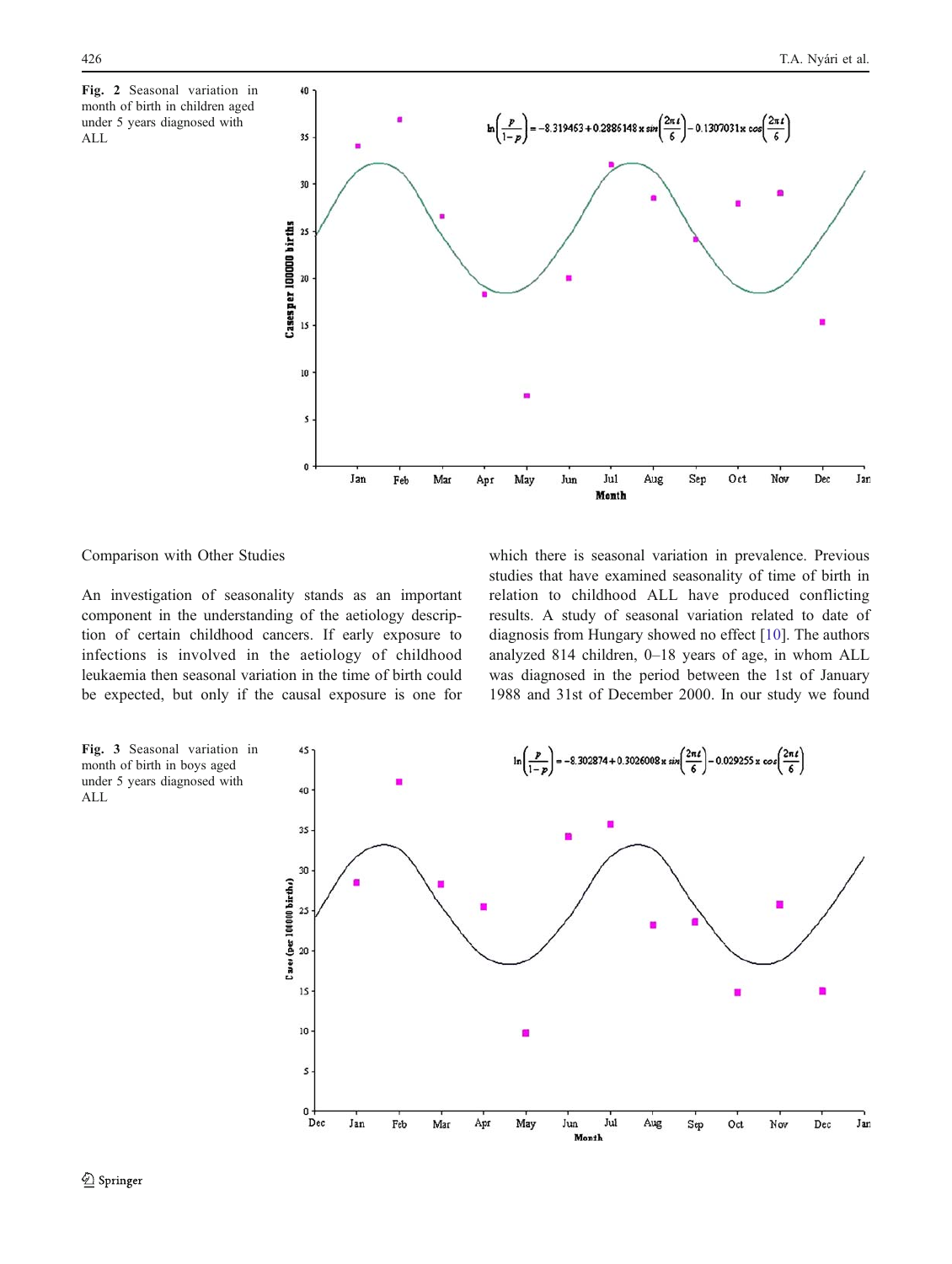<span id="page-4-0"></span>also no seasonal effect related to date of diagnosis although we used a longer time period and only included cases aged under 5 years. In contrast evidence of seasonality in the date of first symptom or of diagnosis have been found in several previous studies. In a study from North West England, Westerbeek et al. [11] found a cyclic effect related to ALL with a peak in November. Badrinath et al. [12] analysed the month of diagnosis of acute leukaemia in East Anglia, UK, for the period 1971–1994, and showed a significant summer excess for ALL in children. A summer peak was also found in a study from the USA [13]. ALL also demonstrated statistically significant monthly variation in the date of appearance of the first symptom (peak in October) and the date of diagnosis (peak in November) in an Iranian study [[14\]](#page-5-0).

There was evidence of seasonality in date of birth in studies from Denmark [[15\]](#page-5-0) and the UK, although there was variability in the time of peak incidence [[16](#page-5-0), [17](#page-5-0)]. The Danish study of children aged under 4 years diagnosed with ALL found marked seasonality in birth with a peak in April. A February peak was found in Northern England, UK, in a study of children diagnosed with ALL aged 1–6 years [[16\]](#page-5-0), and in a study of 15,835 cases of childhood leukaemia born and diagnosed in the UK between 1953–1995 [\[17](#page-5-0)].

We found evidence of seasonality related to month of birth with peaks in February and August. Both peaks correspond to previous findings and could reflect the seasonality of infectious diseases in temperate climates: respiratory virus infections (for example, influenza, parainfluenza, respiratory syncytial virus) show marked seasonality occurring in the winter months, and gastrointestinal infections peaks in the summer months [\[18](#page-5-0)].

In the gender specific analyses different types of seasonal evidence were seen for boys and girls. Two peaks in early February and early August, and two nadirs in May and November were in the simple harmonic regression model for boys and a cyclic pattern of a simple harmonic curve was found for girls with a maximum incidence rate in November. These findings could confirm the impression that males are more susceptible than females to some infectious diseases [\[19](#page-5-0)–[22\]](#page-5-0). Gender differences in disease incidence may provide important clues to the pathogenesis of diseases and further research on this subject should be encouraged.

Seasonal variation related to time of birth would indicate exposure to an infection in utero or around the time of birth. There are two hypotheses about the role of infection in the etiology of leukemia. Kinlen [[23\]](#page-5-0) proposed that childhood leukemia could be a rare response to in utero or postnatal infectious exposure. In contrast, Greaves [[24\]](#page-5-0) postulated that an initial mutational event occurs in utero then subsequent mutations occur after birth which are strongly influenced by the timing of exposure to infectious agents in infancy. Our study provides some evidence of different types of exposure to infections around the time of birth in the gender specific analyses which in part, could explain the male predominance in the incidence of ALL.

# Conclusions

There was evidence of seasonality of birth in children, aged under 5 years, who developed ALL. Our findings confirm the suggestion that males are more susceptible than females to a putative infectious exposure. However, the genderspecific pathogenesis of ALL requires further investigation.

Acknowledgements This study was supported by Hungarian Eötvös fellowship of Hungarian Scholarship Board and Bolyai fellowship of the Hungarian Academy of Sciences.

#### References

- 1. Alexander FE, Boyle P, Carli PM et al (1998) Spatial temporal patterns in childhood leukaemia: further evidence for an infectious origin. EUROCLUS project. Brit J Cancer 77:812–817
- 2. Kinlen LJ (1989) Infective cause of childhood leukaemia. Lancet 1(8634):378–379
- 3. Knox EG, Gilman EA (1997) Hazard proximities of childhood cancers in Great Britain from 1953–80. J Epidemiol Comm Health 51:151–159
- 4. McNally RJQ, Eden TOB (2004) An infectious aetiology for childhood leukaemia: a review of the evidence. Brit J Haematol 127:243–263
- 5. Thorne R, Hunt LP, Mott MG (1998) Seasonality in the diagnosis of childhood acute lymphoblastic leukaemia. Brit J Cancer 77:678
- 6. Nyari TA, Kajtar P, Bartyik K, Thurzo L, Parker L (2006) Childhood acute lymphoblastic leukaemia in relation to population mixing around the time of birth in South Hungary. Pediatric Blood Cancer 47:944–948
- 7. Jakab Zs, Balogh E, Kiss Cs, Oláh É (2002) Epidemiologic studies in a population-based childhood cancer registry in Northeast Hungary. Medical Pediatric Oncol 38:338–344
- 8. Central Demographic Agency 1982–1998 Demographic yearbook Central Demographic Agency. Budapest
- 9. Stolwijk AM, Straatman H, Zielhuis GA (1999) Studying seasonality by using sine and cosine functions in regression analysis. J Epidemiol Community Health 53:235–238
- 10. Kajtar P, Fazekasne KM, Mehes K (2003) Month of birth in childhood acute lymphoblastic leukemia. Orv Hetil 144:1869– 1871
- 11. Westerbeek RM, Blair V, Eden OB et al (1998) Seasonal variation in the onset of childhood leukemia and lymphoma. Brit J Cancer 78:119–124
- 12. Badrinath P, Day NE, Stockton D (1997) Seasonality in the diagnosis of acute lymphocytic leukaemia. Brit J Cancer 75:1711–1713
- 13. Ross JA, Severson RK, Swensen AR et al (1999) Seasonal variations in the diagnosis of childhood cancer in the United States. Brit J Cancer 81:549–553